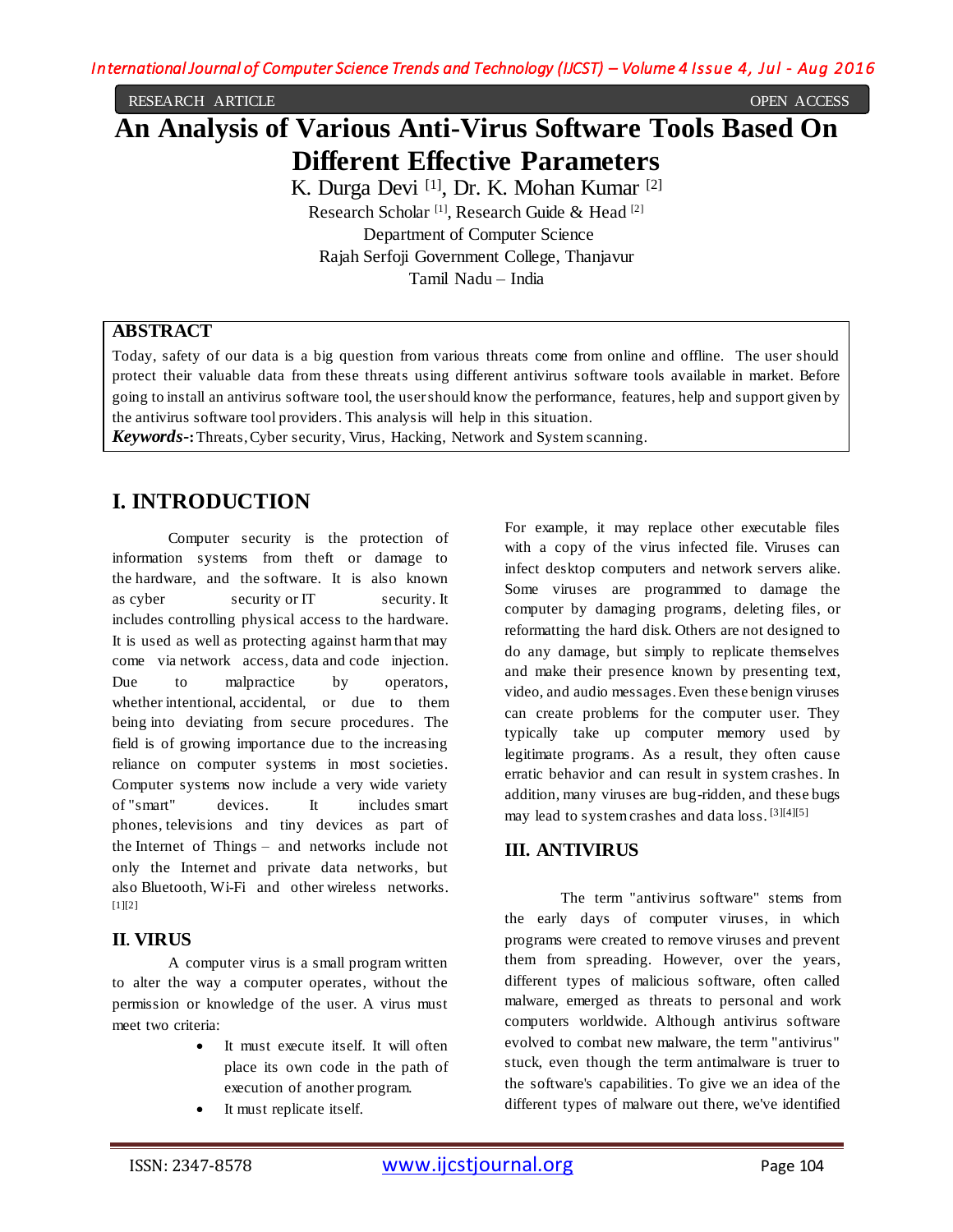malware types that are potential threats to computer systems today. "Antivirus" is protective software designed to defend our computer against malicious software. Malicious software or Malware includes: viruses, Trojans, key loggers, hijackers, dialers, and other code that vandalizes or steals our computer contents. [6][7][8]

Antivirus software is the entry-level version of virus protection for our PC. All antivirus software tools to block or remove spyware, worms, root kits and other malware types. Rather, this particular set of virus protection software has fewer features than the two antivirus suites. This software does include the ability to scan incoming email for potential threats, automatically clean or quarantine infected files, and create bootable rescue disks, to name a few of its many features. [9] [10]

This paper study the various antivirus software tools and give the best tool based on various parameters.

#### **IV. MATERIALS AND METHODS**

For this research work user feedback form is given to fifty users in various categories like students, employees and hardware service engineers in Thanjavur District. This questionnaire given to ten group of peoples, each group using a same antivirus software for their machines. They gave maximum 10 points for performance, features and help and support for their used software tools.

| Group   | <b>Anti-Virus</b><br><b>Name</b> | Performance      | <b>Features</b>  | Help<br>$\boldsymbol{\&}$<br><b>Support</b> |
|---------|----------------------------------|------------------|------------------|---------------------------------------------|
| Group-1 | Bitdefender                      | 9                | $\overline{9}$   | 9                                           |
|         |                                  | $\,8\,$          | $\overline{9}$   | $\,8\,$                                     |
|         |                                  | $\overline{9}$   | $\,8\,$          | $\overline{7}$                              |
|         |                                  | $\,8\,$          | $\,8\,$          | $\,8\,$                                     |
|         |                                  | $\boldsymbol{7}$ | $\boldsymbol{7}$ | $\,8\,$                                     |
| Average |                                  | 8.2              | 8.2              | $\,8\,$                                     |
| Group-2 | Kaspersky                        | $\overline{9}$   | $\,8\,$          | 9                                           |
|         |                                  | 9                | $\,8\,$          | 9                                           |
|         |                                  | $\,8\,$          | $\overline{9}$   | $\,8\,$                                     |
|         |                                  | 9                | $\overline{9}$   | 9                                           |
|         |                                  | 9                | $\,8\,$          | 9                                           |
| Average |                                  | $8.8\,$          | 8.4              | $8.8\,$                                     |
| Group-3 | McAfee                           | 9                | $\,8\,$          | $\,8\,$                                     |
|         |                                  | $\,8\,$          | $\overline{9}$   | $\,8\,$                                     |
|         |                                  | $\,8\,$          | $\,8\,$          | $\boldsymbol{7}$                            |

The following Table-1 shows the consolidated information received from the ten groups.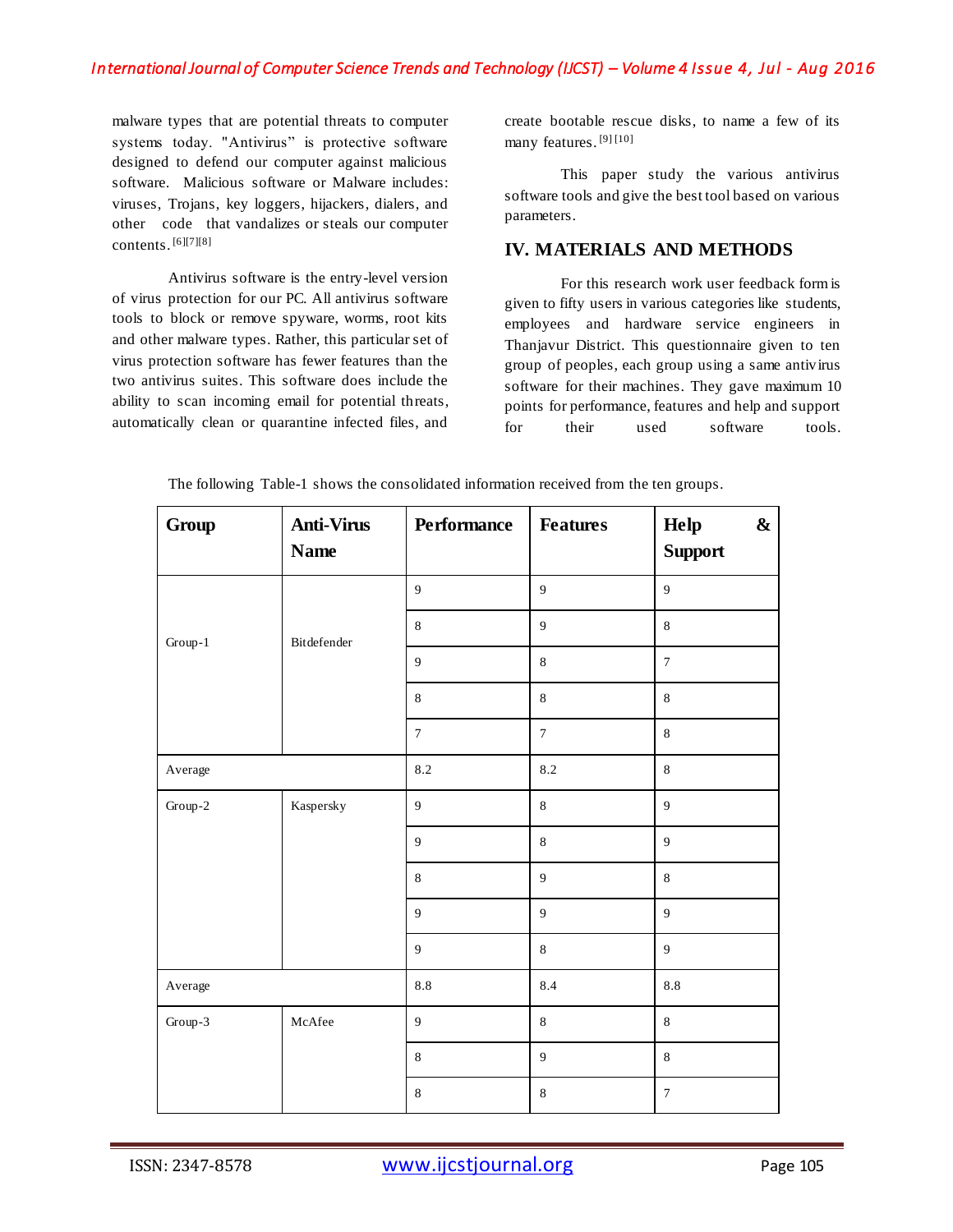|                            |                                  | $\,8\,$          | $\boldsymbol{7}$ | $\boldsymbol{7}$ |
|----------------------------|----------------------------------|------------------|------------------|------------------|
|                            |                                  | $\boldsymbol{7}$ | $\,8\,$          | $\,8\,$          |
| Average                    |                                  | $\,8\,$          | $\,8\,$          | 7.6              |
| Group-4<br>Avira           |                                  | $\boldsymbol{9}$ | $\,8\,$          | $\boldsymbol{7}$ |
|                            |                                  | $\,8\,$          | $\,8\,$          | $\boldsymbol{7}$ |
|                            |                                  | $\boldsymbol{7}$ | $\boldsymbol{7}$ | $\boldsymbol{7}$ |
|                            |                                  | $\,8\,$          | $\,8\,$          | $\boldsymbol{7}$ |
|                            |                                  | $\boldsymbol{7}$ | $\boldsymbol{7}$ | $\,8\,$          |
| Average                    |                                  | $7.8\,$          | $7.6\,$          | $7.2\,$          |
| $Group-5$                  | F-secure                         | $\sqrt{6}$       | $\,8\,$          | $\boldsymbol{7}$ |
|                            |                                  | $\sqrt{6}$       | $\overline{9}$   | $\sqrt{6}$       |
|                            |                                  | $\boldsymbol{7}$ | $\boldsymbol{7}$ | $\,8\,$          |
|                            |                                  | $\boldsymbol{9}$ | $\,8\,$          | $\sqrt{6}$       |
|                            |                                  | $\,8\,$          | $\sqrt{6}$       | $\boldsymbol{7}$ |
| Average                    |                                  | $7.2\,$          | $7.6\,$          | $6.8\,$          |
| Group-6<br>$\mbox{Norton}$ |                                  | $\,8\,$          | $\overline{9}$   | $\boldsymbol{7}$ |
|                            |                                  | $\,8\,$          | $10\,$           | $\,8\,$          |
|                            |                                  | $\boldsymbol{9}$ | $\boldsymbol{9}$ | $\boldsymbol{7}$ |
|                            |                                  | $\,8\,$          | $\,8\,$          | $\,8\,$          |
|                            |                                  | $\overline{9}$   | $\boldsymbol{9}$ | $\boldsymbol{7}$ |
| Average                    |                                  | 8.4              | $\overline{9}$   | 7.4              |
| Group-7                    | $\mathbf{P}\text{and}\mathbf{a}$ | $\bf 8$          | $\boldsymbol{7}$ | $\sqrt{6}$       |
|                            |                                  | $\sqrt{6}$       | $\,8\,$          | $\sqrt{6}$       |
|                            |                                  | $\bf 8$          | $\boldsymbol{7}$ | $\boldsymbol{7}$ |
|                            |                                  | $\boldsymbol{7}$ | $\sqrt{6}$       | $\sqrt{6}$       |
|                            |                                  | $\sqrt{6}$       | $\,8\,$          | $\sqrt{6}$       |
| Average                    |                                  | $\boldsymbol{7}$ | $7.2\,$          | $6.2\,$          |
| Group-8                    | $\operatorname{\sf TrendMicro}$  | 5                | $\boldsymbol{7}$ | $\sqrt{6}$       |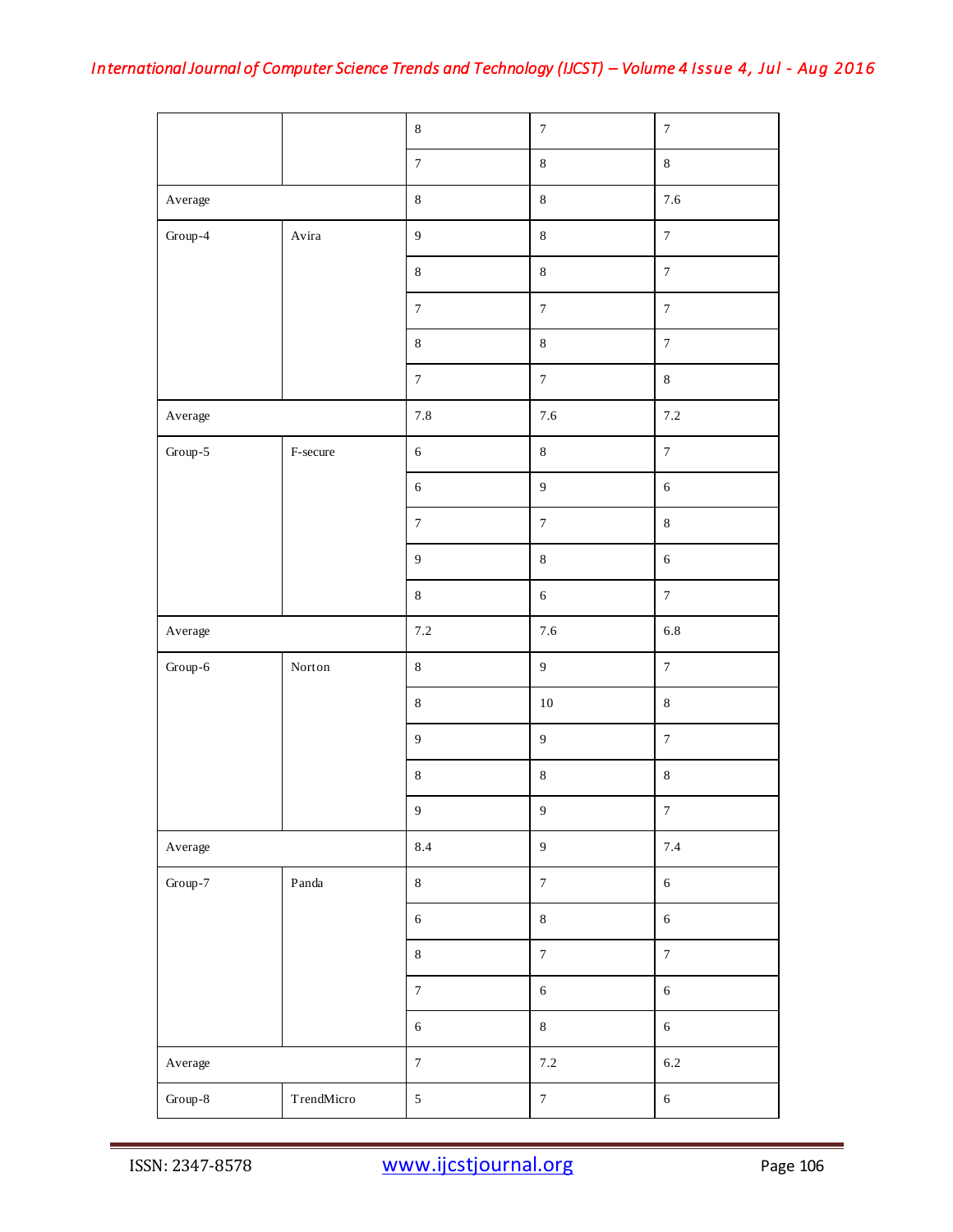|            |                         | $\sqrt{6}$       | $\boldsymbol{7}$ | $\,8\,$          |
|------------|-------------------------|------------------|------------------|------------------|
|            |                         | $\boldsymbol{7}$ | $\sqrt{6}$       | $\boldsymbol{7}$ |
|            |                         | $6\,$            | $\boldsymbol{7}$ | $6\,$            |
|            |                         | $\boldsymbol{7}$ | $\,8\,$          | $\sqrt{6}$       |
| Average    |                         | $6.2\,$          | $\boldsymbol{7}$ | 6.6              |
| $Group-9$  | Bull guard              | $\sqrt{6}$       | $\sqrt{6}$       | $\boldsymbol{7}$ |
|            |                         | $\boldsymbol{7}$ | $\sqrt{6}$       | $\sqrt{5}$       |
|            |                         | $\,8\,$          | $\sqrt{5}$       | 6                |
|            |                         | $\boldsymbol{7}$ | $\sqrt{6}$       | $\boldsymbol{7}$ |
|            |                         | $\sqrt{6}$       | $\boldsymbol{7}$ | $\mathfrak{S}$   |
| Average    |                         | 6.8              | $\sqrt{6}$       | $\sqrt{6}$       |
| $Group-10$ | $\operatorname{E-scan}$ | $\boldsymbol{7}$ | $\,8\,$          | $\,8\,$          |
|            |                         | $\,8\,$          | $\boldsymbol{7}$ | $\sqrt{6}$       |
|            |                         | $\sqrt{6}$       | $\boldsymbol{7}$ | $\boldsymbol{7}$ |
|            |                         | $\boldsymbol{7}$ | $\,8\,$          | $\boldsymbol{7}$ |
|            |                         | $\,8\,$          | $\boldsymbol{7}$ | $\boldsymbol{7}$ |
| Average    |                         | 7.2              | 7.4              | $\boldsymbol{7}$ |



# **V. RESULTS AND DISCUSSIONS**

The following Table-2 is prepared using the values in Table-1.

| <b>Antivirus</b>   | <b>Performance</b> | <b>Features</b> | Help $\&$ | <b>Overall</b> | Cost    |
|--------------------|--------------------|-----------------|-----------|----------------|---------|
| name               |                    |                 | support   |                |         |
| <b>Bitdefender</b> | 8.2                | 8.2             | 8         | 8.2            | 2009.31 |
| Kaspersky          | 8.8                | 8.4             | 8.8       | 8.7            | 4024.66 |
| McAfee             | 8                  | 8               | 7.6       | 7.9            | 4024.66 |
| Avira              | 7.8                | 7.6             | 7.2       | 7.5            | 2682.89 |
| Norton             | 8.4                | 9               | 7.4       | 8.3            | 3353.78 |
| F-secure           | 7.2                | 7.6             | 6.8       | 7.2            | 2682.89 |
| Panda              | 7                  | 7.2             | 6.2       | 6.8            | 2360.86 |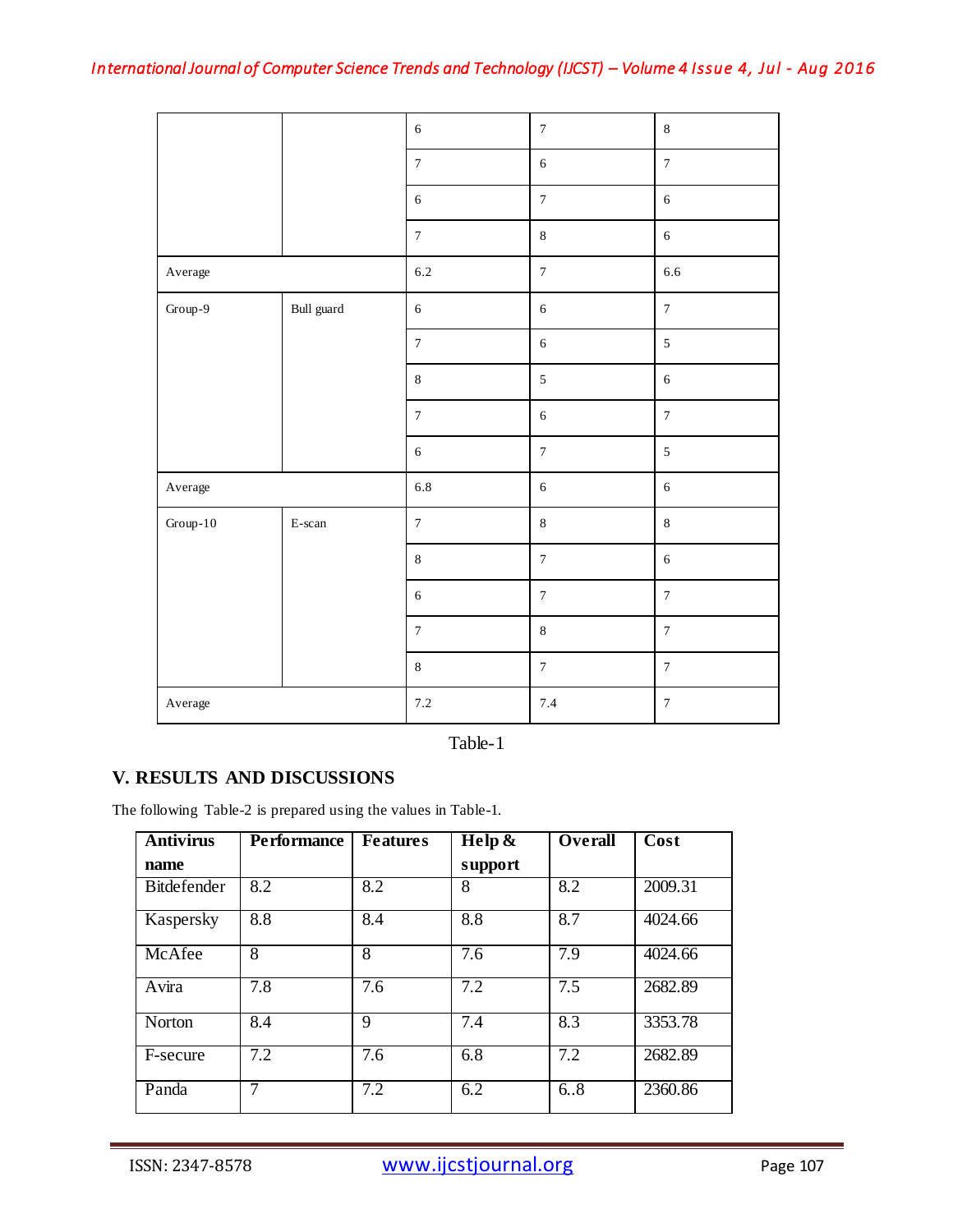| TrendMicro $\vert$ 6.2 |     |    | 0.0 | 0.0  | 2344.76 |
|------------------------|-----|----|-----|------|---------|
| Bull guard             | 6.8 |    |     | 0. J | 1205.59 |
| E-scan                 | ⇁   | ۰. |     |      | 2009.31 |

Table-1

The following Figure-2 is the graphical representation of performance detail in Table-2.





Based on the performance rating Kaspersky is the best antivirus software tool because of its online security, offline security and speed.



The following Figure-3 is the graphical representation of features detail in Table-2.

Based on the analysis of users rating Norton is the best antivirus software tool because of its features.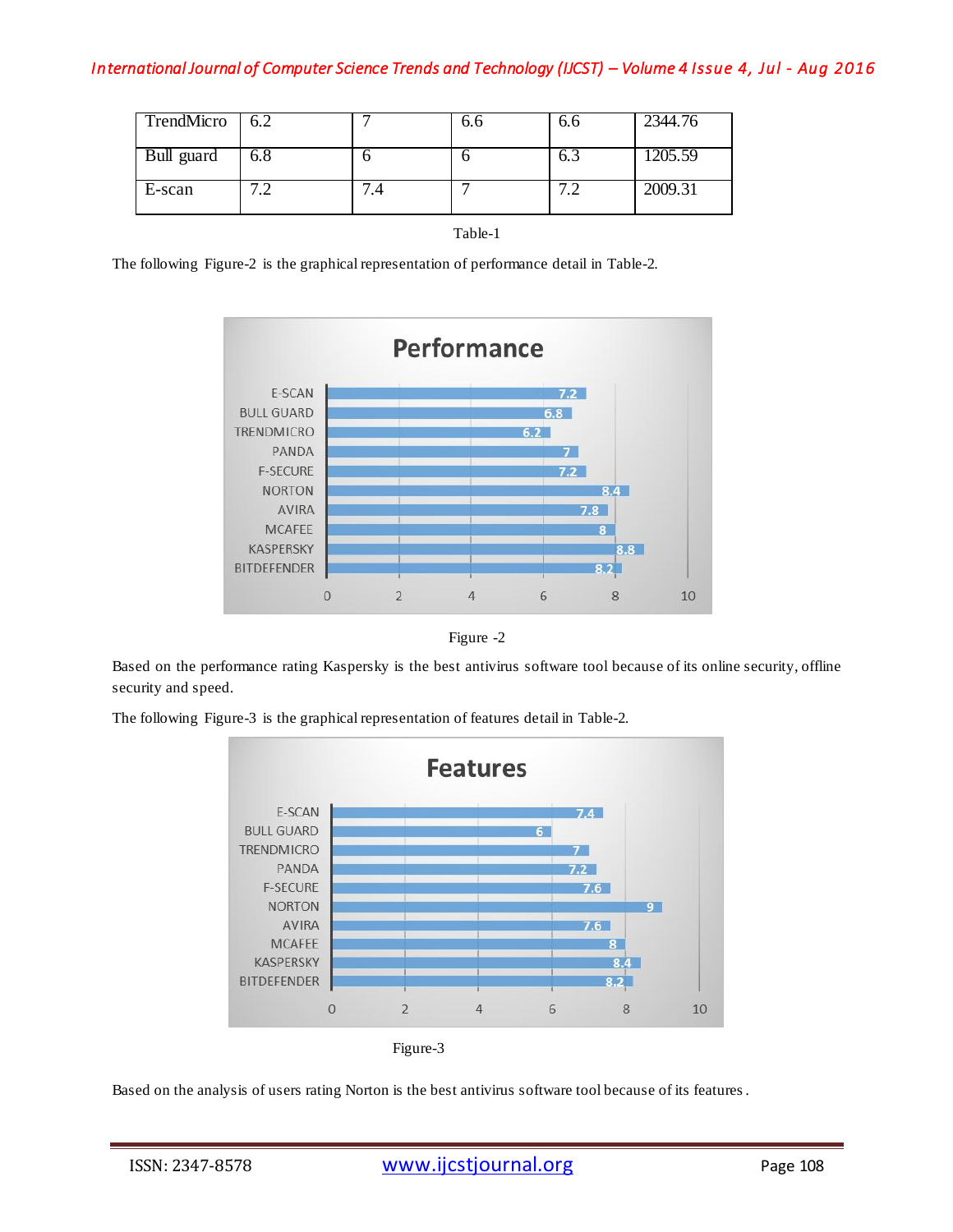

The following Figure-4 is the graphical representation of Help & Support detail in Table-2.



Based on the analysis of help and support rating Kaspersky is the best antivirus tool.

**Overall** E-SCAN  $7.2$ **BULL GUARD**  $6.3$ **TRENDMICRO**  $6.6$ PANDA  $6.8$ **F-SECURE**  $7.2$ **NORTON**  $8.3$ **AVIRA**  $7.5$ **MCAFEE**  $7.9$ KASPERSKY  $8.7$ **BITDEFENDER** 8.2  $\overline{0}$  $\overline{2}$  $\overline{4}$  $\sqrt{6}$  $\,8\,$ 10

The following Figure-5 is the graphical representation of overall detail in Table-2.



Based on the overall rating Kaspersky is the best antivirus software tool because of its performance, features, help and support. It blends a stunning performance in online security, offline security and speed.

If the user, consider the cost and other factors Norton antivirus software is the best tool. Based on easy availability and overall rating Kaspersky is a best antivirus software tool.